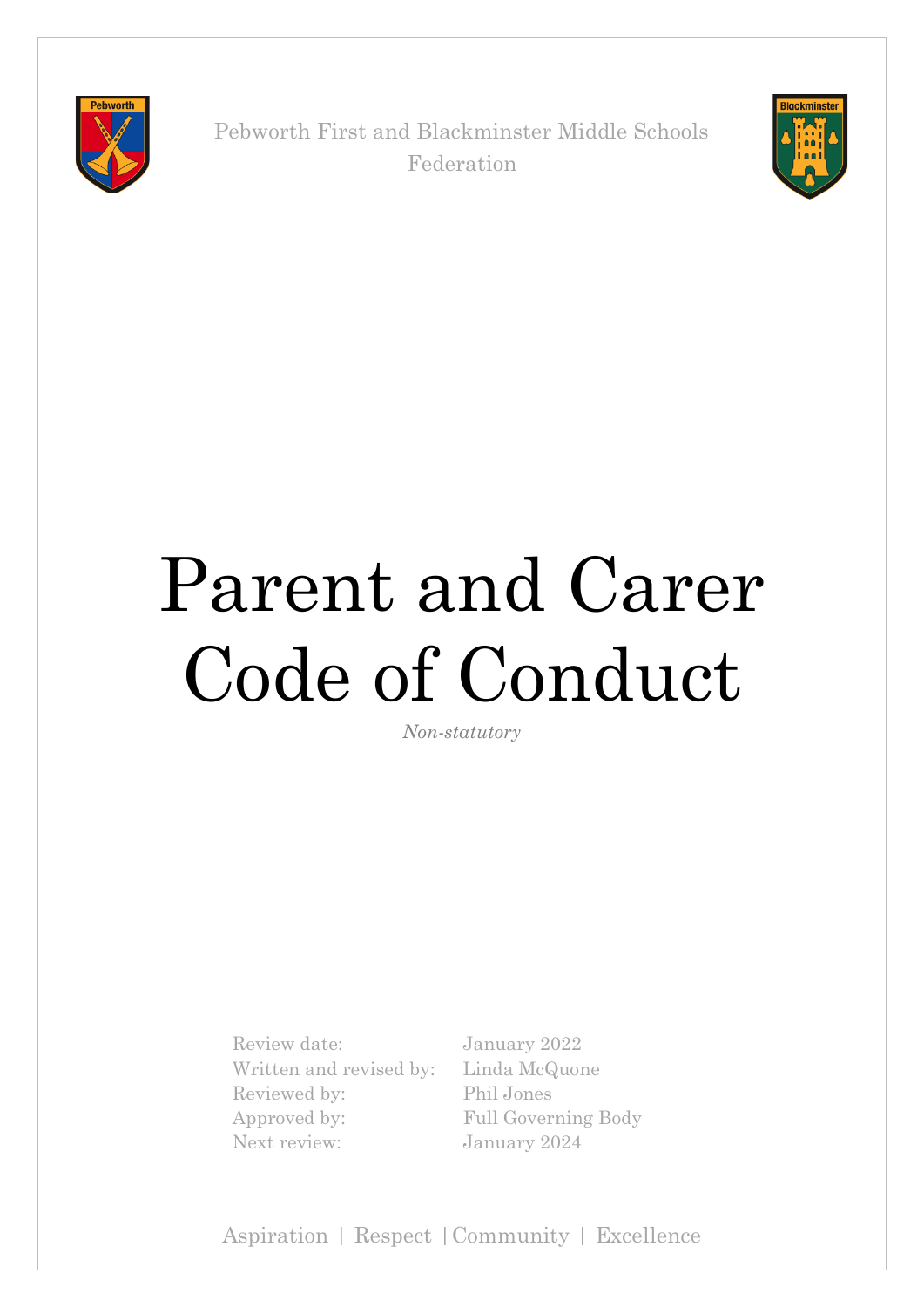## Contents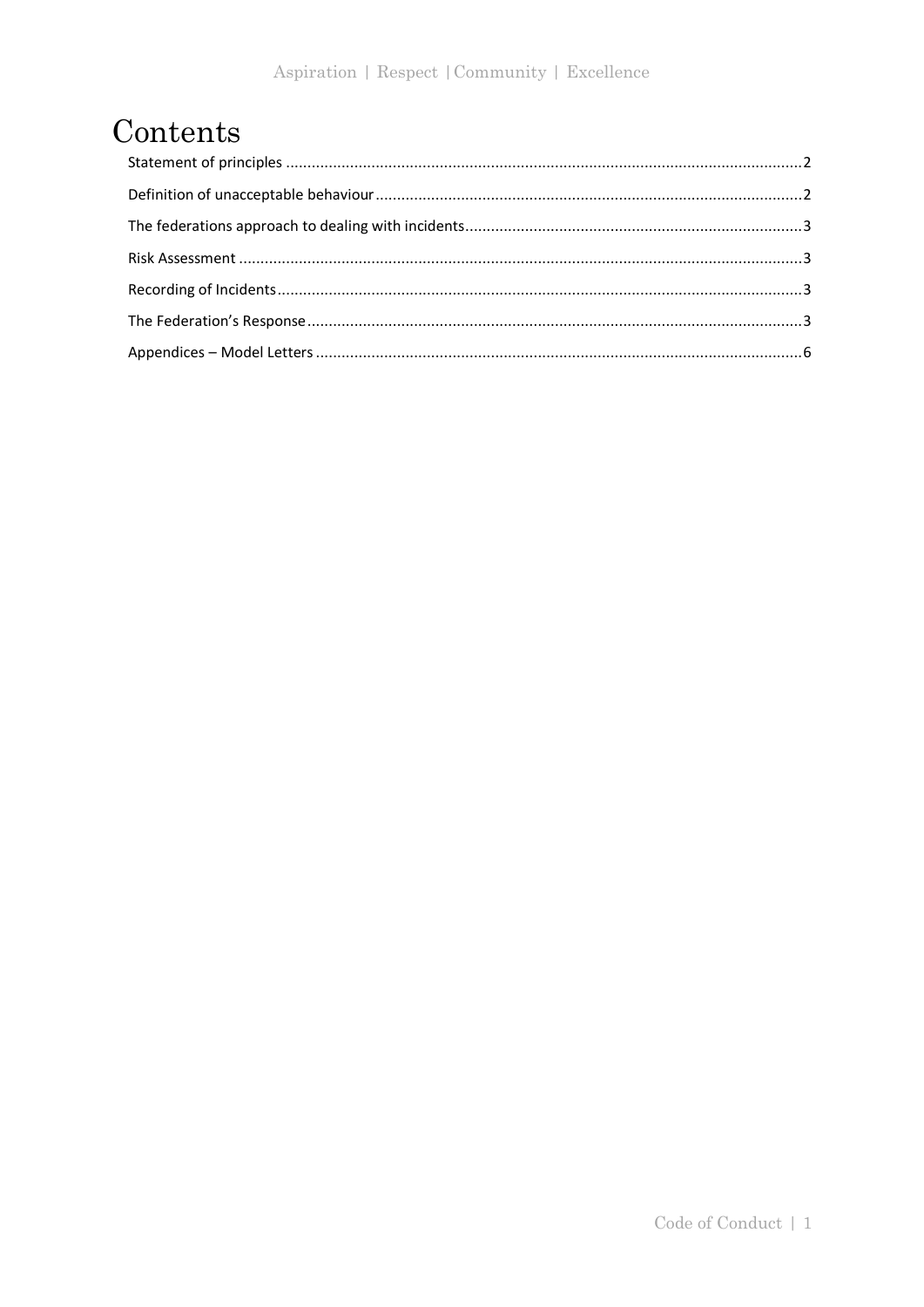## <span id="page-2-0"></span>Statement of principles

This code of conduct has been written taking into account the DfE Guidance 'Advice on school security: Access to, and barring individuals from school premises' December 2012 as well as NAHT guidance on dealing with abusive parents.

In sending their child to Blackminster Middle School or Pebworth First School, parents and carers are deemed to have accepted this code of conduct.

At Blackminster Middle School and Pebworth First School, we value the positive relationships forged with parents and visitors to the schools. We encourage close links with the parents and the community and believe that students benefit when the relationship between home and school is a positive one. We also strive to make our schools places where as adults we model for students the behaviour we teach and expect. In general, we place a high importance on good manners, positive communication and mutual respect.

Almost without exception, parents, carers and visitors to Blackminster Middle School and Pebworth First School are keen to work with us and are supportive of the schools. However, on very rare occasions the behaviour of a small number of parents fall short of what we expect. This sometimes manifests itself in aggression or abuse towards members of the school community. This can be in written communication (including social media), on the telephone or in face-to-face incidents.

In these situations we expect members of staff to behave professionally, attempting to defuse the situation where possible and seeking the involvement as appropriate of other colleagues. Staff who face these situations have license to end any conversation (face-to-face or on the telephone). They should then refer the incident to a senior leader who will take appropriate action or invoke the provisions of this policy.

The overriding principle is, however, that all members of the school community have the right to work or be in the school without fear of aggression or abuse from parents. The Governing Body has a requirement to protect staff and students from such aggression.

The progress and well-being of the parent's or carer's child(ren) will be fully considered. Actions taken against the parent or carer will be reasonable and proportionate. The parent or carer will have the opportunity to put their views forward at every stage. In the case of the imposition of conditions or a ban from either school, robust review processes involving the Chair of Governors are in place to ensure fairness.

## <span id="page-2-1"></span>Definition of unacceptable behaviour

We consider that aggressive, abusive or insulting behaviour or language from a parent or carer presents a risk to staff or students. Unacceptable behaviour is such that makes a member of staff or student feel threatened. This can be through face-to-face contact, on the telephone or in written communication (including social media). The following is not an exhaustive list but seeks to provide illustrations of such behaviours:

- any kind of insult as an attempt to demean, embarrass or undermine
- any kind of threat
- raising of voice so as to be intimidating
- physical intimidation, eg by standing very close to him/her or the use of aggressive hand gestures
- use of foul or abusive language
- any kind of physical abuse
- allegations which turn out to be vexatious or malicious.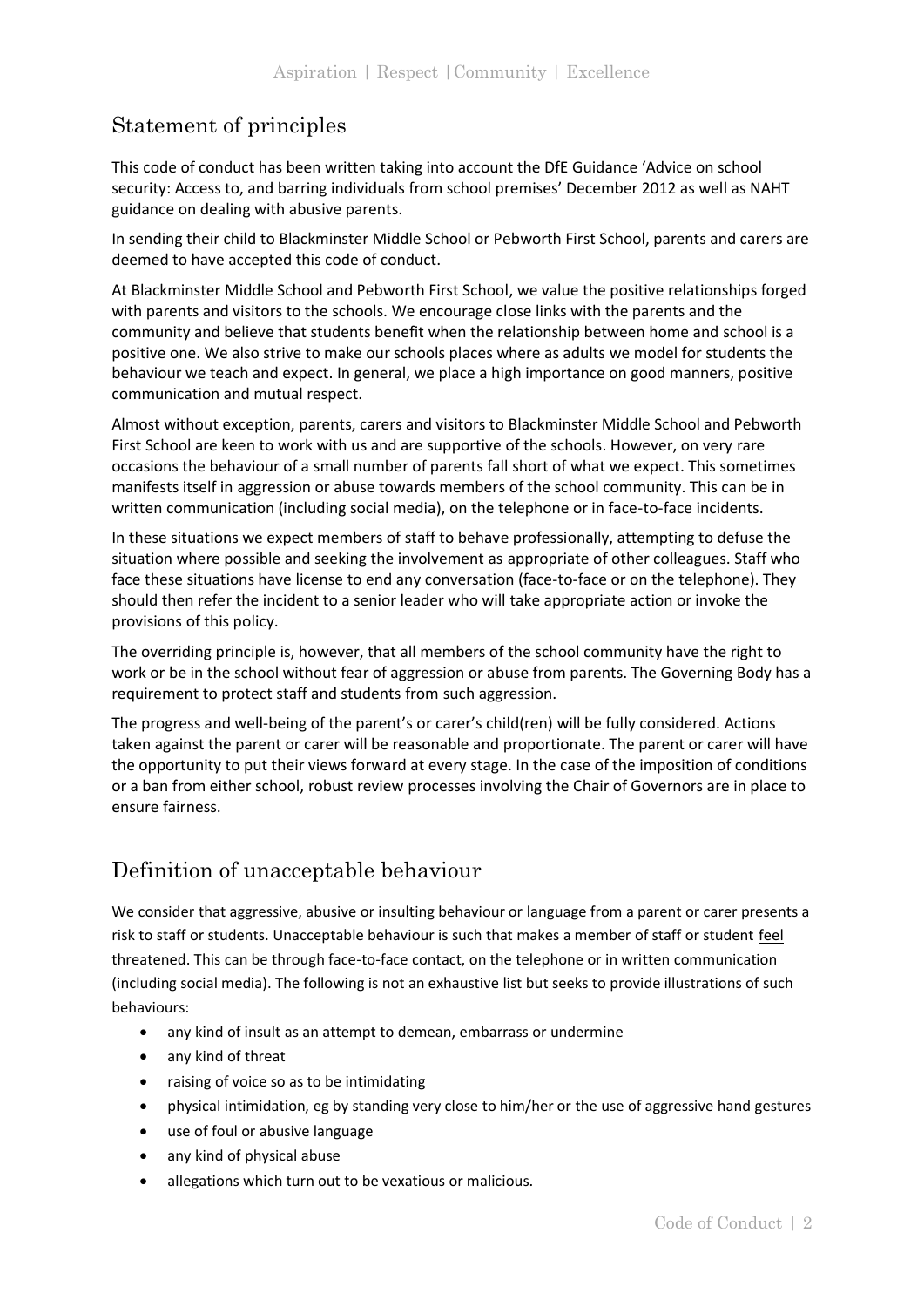## <span id="page-3-0"></span>The federations approach to dealing with incidents

If a parent/carer/visitor behaves in an unacceptable way towards a member of the federation community, the headteacher or appropriate senior staff will access the level of risk before deciding on a future course of action. The course of action will be reasonable and commensurate with the assessed level of risk.

## <span id="page-3-1"></span>Risk Assessment

The Headteacher or School Leader will carry out a risk assessment in order to help make a decision about the level of response. In all cases the response will be reasonable and proportionate. The Headteacher or School Leader will consider the following questions:

- What form did the abuse take?
- What evidence is there?
- What do witnesses say happened?
- Are there previous incidents to take into consideration?
- Do members of staff/students feel intimidated be the parent's behaviour?
- Is there any evidence of provocation?
- How high is the assessed risk that this will be repeated or there will be retaliation at the federation's action? (low, medium, high).

## <span id="page-3-2"></span>Recording of Incidents

Staff/students subject to abuse and witnesses will make written statements about the incident(s) which will be kept in a file with subsequent letters. This file will be kept by the Business Manager. Depending on an assessment of the risk of retaliation to witnesses or individuals, statements made by adults may be available to the parent or carer is they request it.

## <span id="page-3-3"></span>The Federation's Response

Following the completion of the risk assessment, the Headteacher will decide the level of action to be taken. Actions will include the following

## *1. Clarify to the parent what is considered acceptable behaviour by the school*

In some instances, it may be appropriate simply to ensure the parent or carer is clear about behaviour standards expected by the school. This could be explained by letter from the Headteacher or School Leader. This letter may contain a warning about further action if there are further incidents.

## *2. Invite the parent to an informal meeting to discuss events*

This could be helpful to discuss and defuse the situation.

The safety and well-being of those attending such a meeting must be carefully considered. Members of school staff will always be accompanied by at least one other colleague at any such meeting.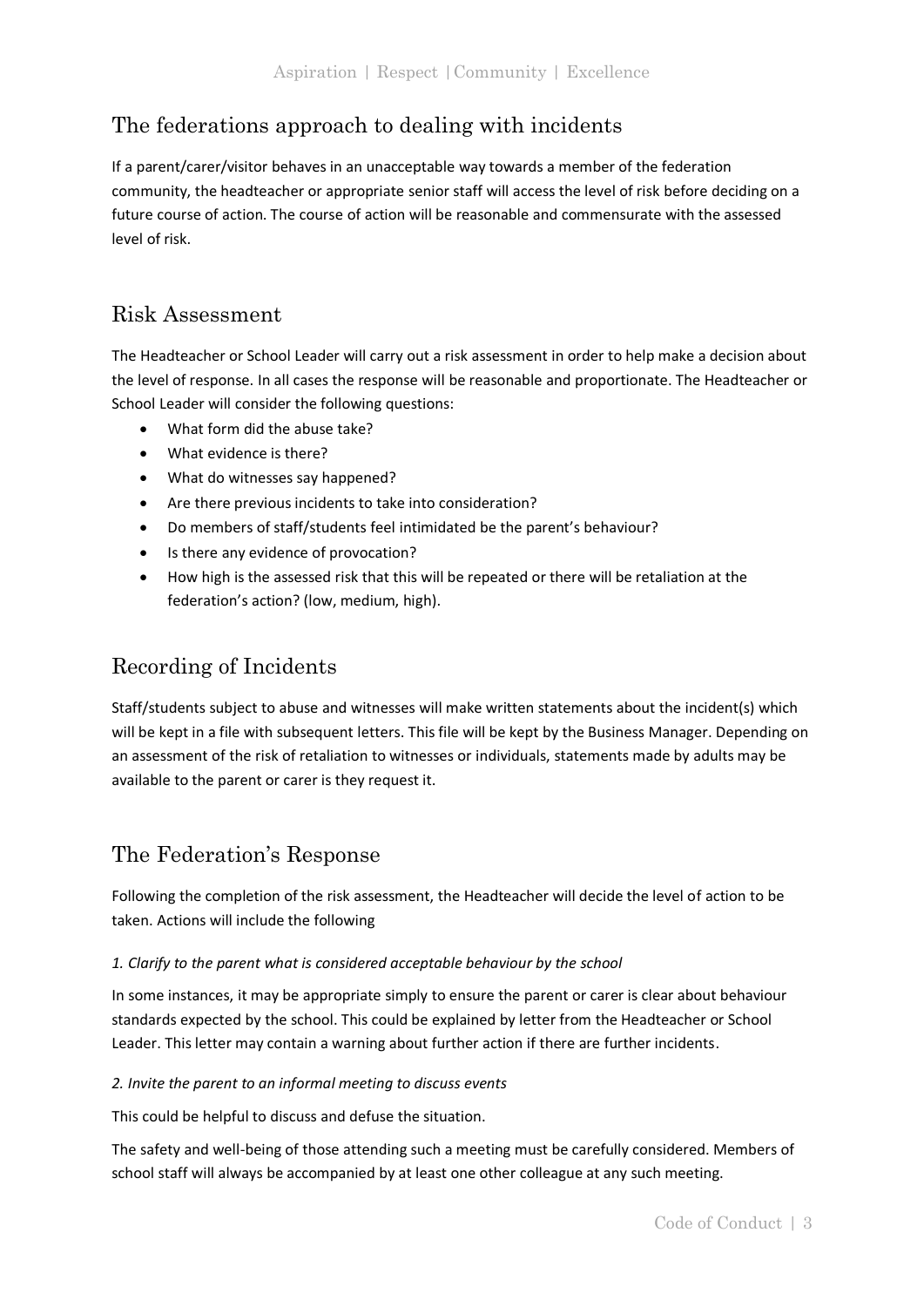Consideration should be given to the seating arrangements, and care taken to ensure exits cannot be blocked by a parent who could potentially become aggressive.

The main points of discussion and any agreed actions should be noted, and follow-up letter or email sent to confirm the federation's expectations and any agreed actions.

## *3. Impose conditions on the parent's or carer's contact with the federation and its staff*

Although fulfilling a public function, schools are private places. The public has no automatic right of entry. Parents of enrolled students have an 'implied licence' to come onto school premises at certain stated times. It is for schools to define and set out the extent of such access. Parents exceeding this would be trespassing.

Depending on the type, level or frequency of the unacceptable behaviour, the school may consider imposing condition son the parent's or carer's contact with the school. These conditions may include (but are not exclusively):

- being accompanied to any meeting with a member of school staff by a member of the senior leadership team
- restricting contact by telephone to named members of the senior leadership team
- restricting written communication to named members of the senior leadership team
- restricting attendance at school events to those where the parent will be accompanied by a member of the senior leadership team of the federation
- any other restriction as deemed reasonable and proportionate by the Headteacher.

In this case the parent will be informed by letter from the Headteacher the details of the conditions that are being imposed. The parent would then be given 10 working days from the date of the letter to make representations in writing about the conditions to the Chair of Governors. The Chair of Governors would then decide whether to confirm or remove the conditions. This would be communicated to the parent in writing within 10 working days of the date of the parent's letter.

If the decision is to confirm the conditions imposed, this decision will be reviewed by the Board of Governors after approximately six months (and every six months after that, if appropriate). The parent will be invited to make written representation to the Governors. This and evidence from the Headteacher will be considered at a meeting of the full Board of Governors. Governors may decide to maintain, extend or remove the conditions. The decision will be communicated to the parent by the clerk to the Governors within 10 days of the date of the meeting.

When deciding whether it will be necessary to maintain, extend or remove the conditions, Governors will give consideration to the extent of the parent's compliance with the conditions, any appropriate expressions of regret and assurance of future good conduct received from him/her and any evidence of the parent's co-operation with the school in other respects.

## *4. Imposing a ban*

Where other procedures have been exhausted and aggression or intimidation continues OR where there is an extreme act of violence then the federation may consider banning the individual from federation premises. This will include banning a parent from accessing school staff by written communication or telephone.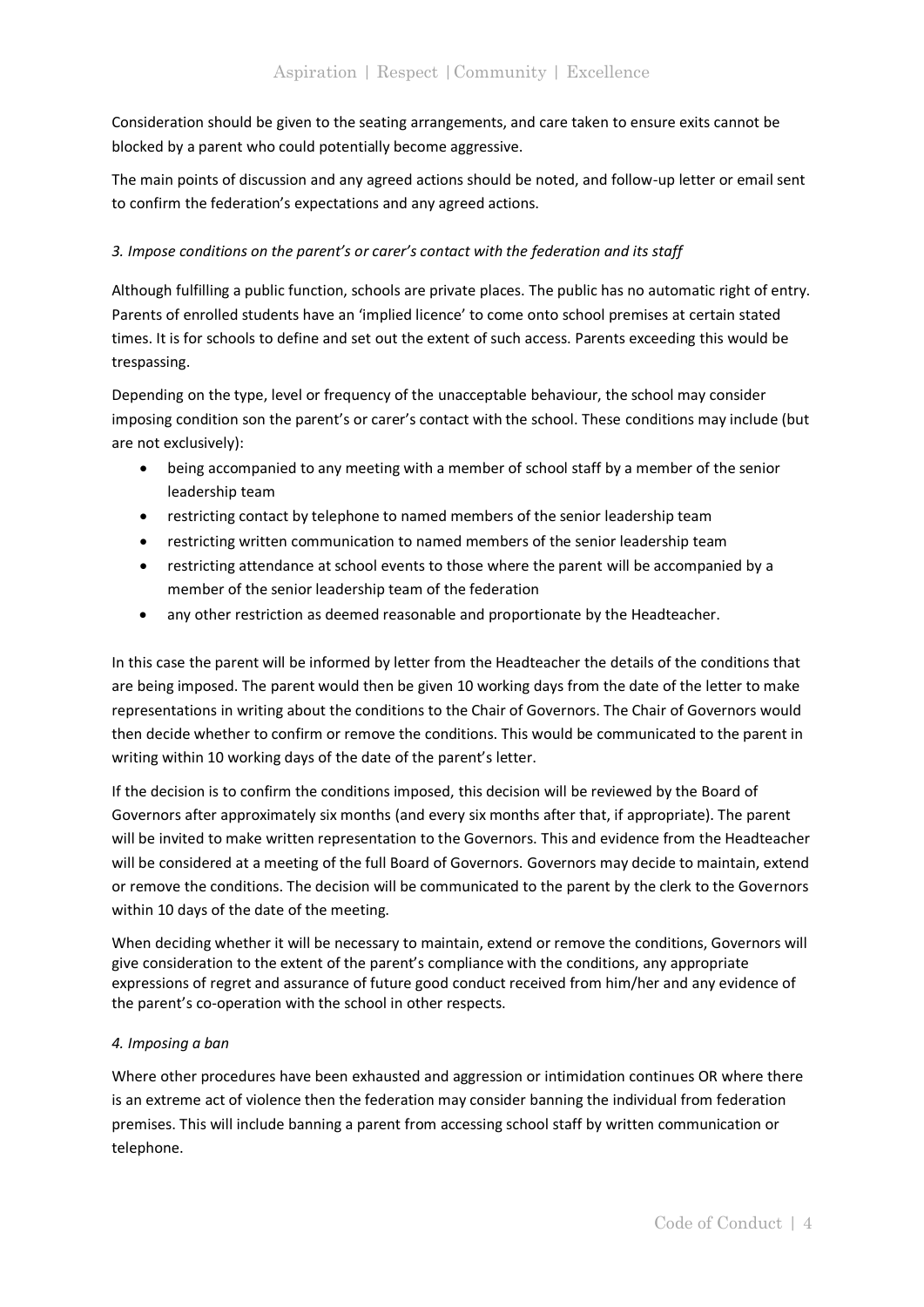In these circumstances, the individual would be advised in writing by the Headteacher that a provisional ban is being imposed. The parent would then be given 10 working days from the date of that letter to make representations about the ban in writing to the Chair of Governors.

The Chair of Governors would then decide whether to confirm or remove the ban. This would be communicated to the parent in writing within 10 working days of the receipt of their letter.

If the Chair's decision is to confirm the ban, parents in these circumstances will be offered an annual meeting about their child's progress, usually with a member of senior staff.

A decision to impose a ban will be reviewed by the Board of Governors after approximately six months (and every six months after that, if appropriate). The parent will be invited to make written representation to the Governors; this and evidence from the Headteacher will be considered at a meeting of the full Board of Governors. Governors may decide to remove the ban, extend the ban or impose restrictions on parents' access to the school. The decision of the review will be communicated to the parent by the clerk to the Governors within 10 days of the date of the meeting.

In deciding whether to remove or extend the ban or impose conditions, Governors will give consideration to the extent of the parent's compliance with the ban, any appropriate expressions of regret and assurance of future good conduct received from him/her and any evidence of the parents' co-operation with the school in other respects.

## *5. Removal from school*

Parents who have been banned from either of the school premises and continue to cause a nuisance will be deemed to have committed a section 547 offence. They will be considered as trespassers. In these circumstances the offender may be removed form their school. This may be carried out by a police officer or person authorised by the Board of Governors. Legal proceedings may be bought against the parent.

## *6. Complaints policy*

Any parental complaint that arises from incidents of abusive behaviour will be dealt with under the complaints policy.

## *7. Monitoring by the Board of Governors*

This policy is reviewed by the federation's Board of Governors every two years.

All actions taken under this policy are also monitored by the Board of Governors. Details of incidents are reported to the Governors as part of the Headteacher's report to Governors meetings, which take place five times per year. Parents' names and details are not identified to the board.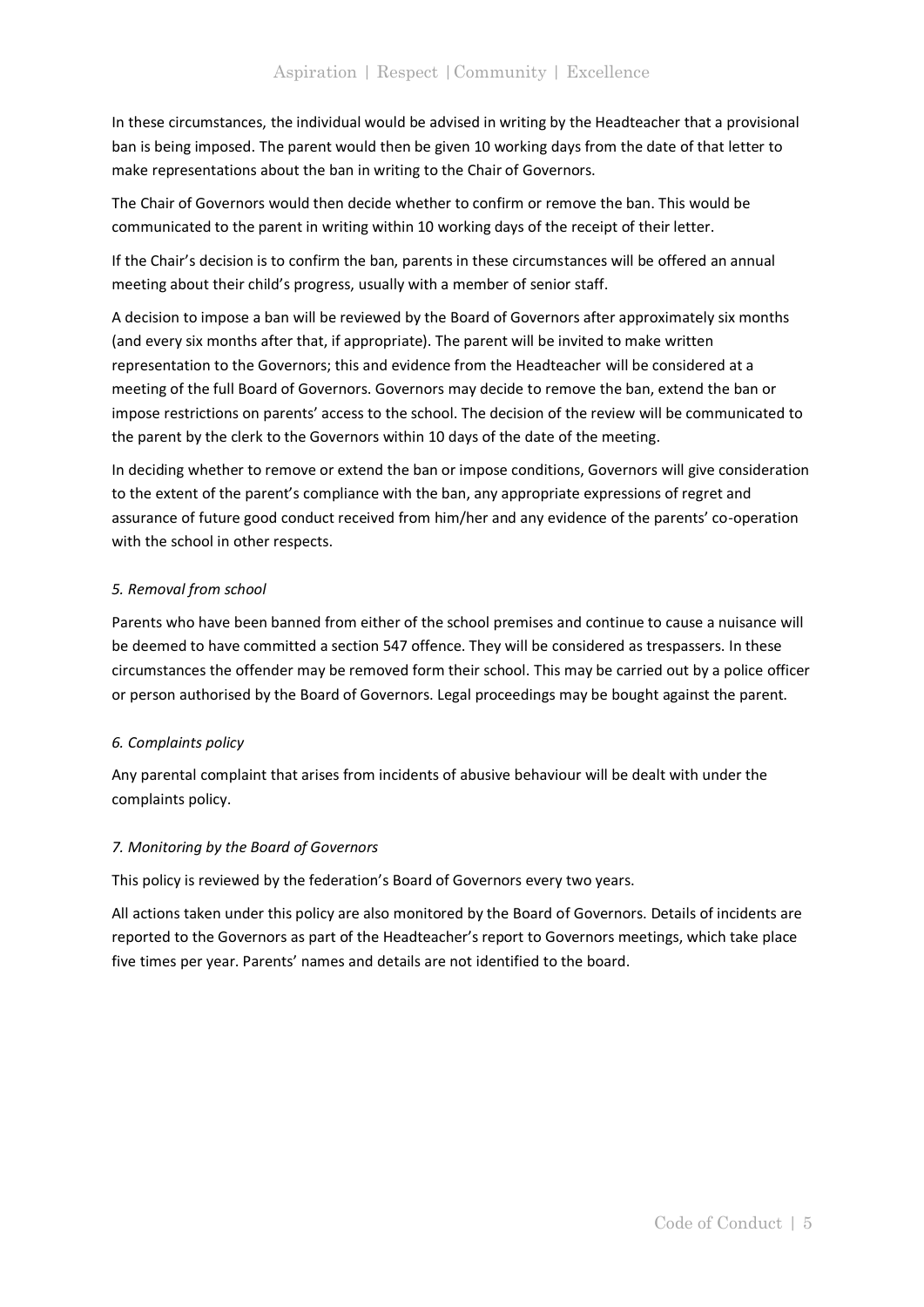## <span id="page-6-0"></span>Appendices – Model Letters

## *Warning*

Model letter 1: This is an example of an initial letter from the Headteacher to ensure the parent is clear about behaviour standards expected by the school. This letter contains a warning about further action if there are other incidents. The letter invites a written response and suggests a meeting.

## *Imposing conditions on the parent's attendance at school events*

Model letter 2: This is a letter from the Headteacher informing parents of the school's decision to impose conditions on the parent's attendance at school events, pending review by the Chair of Governors.

Model letter 3: Letter from the Chair of Governors informing aa parent of their decision to confirm or remove the conditions.

## *Imposing a ban*

Model letter 4: Letter from Headteacher informing parents of the federation's intention to impose a ban on their attendance at school premises, pending review by the Chair of Governors.

Model letter 5: Letter from the Chair of Governors informing parent of their decision to confirm or remove ban.

## *Reviewing the decision to impose conditions or impose a ban*

Model letter 6: Letter from clerk to the Governors requesting statement from parents to Board of Governors for review of decision.

Model letter 7: Letter from clerk to the Governors to confirm the outcome of further reviews of decisions where the imposition of conditions/ban has been extended or removed.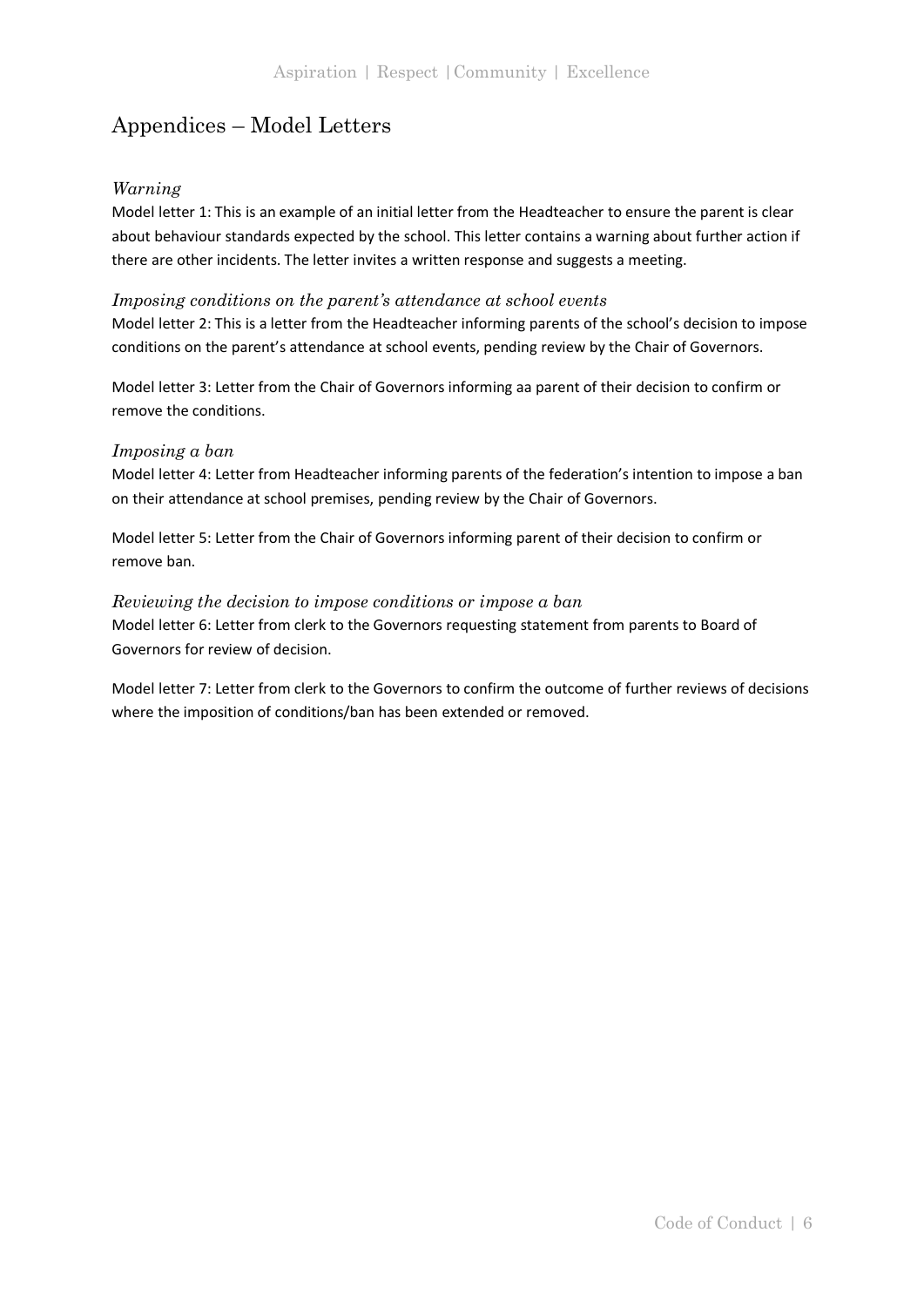## *Model Letter 1: Warning (sent by Headteacher)*

#### Recorded Delivery

#### Dear

I have received a report about your conduct at the school on (enter date and time or details). This appears to fall short of that we would expect of a parent or carer of a student at Pebworth First School or Blackminster Middle School.

(Add factual summary of the incident and of its effect on staff, pupils and other parents).

I must inform you that the Board of Governors will not tolerate aggression towards members of the federation community and will act to protect its staff and students from any form of abuse or intimidation. I should warn you that any future conduct of this nature could result in the federation imposing conditions restricting your access to the school or banning you from contacting or attending the school altogether.

I wish to give you an opportunity to give me in writing any comments or observations of your own in relation to the report which I have received about your conduct. Please do so within 10 working days of the date of this letter. These comments may include any assurances you are prepared to give about your future good conduct. There is an option for us to meet to discuss the situation and how it can be avoided in the future.

Details of our code of conduct for parents and carers can be found on our website.

Yours sincerely,

Headteacher

Cc: Chair of Governors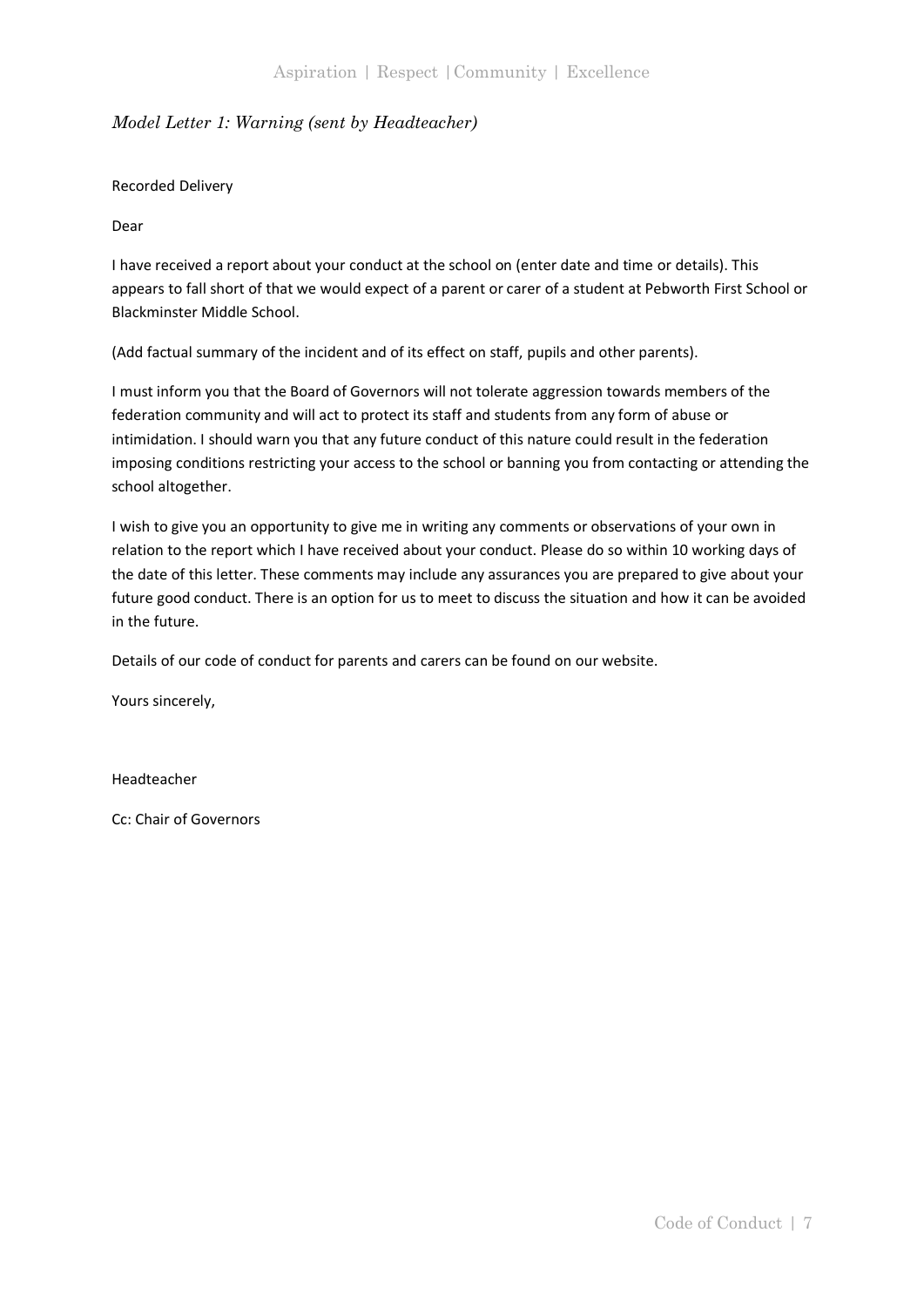*Model Letter 2: Imposing conditions on the parent's attendance at school events, pending review (sent by Headteacher)*

Recorded Delivery

Dear

I have received a report from (name of staff) about your conduct on (enter date and time).

(Add factual summary of the incident and of its effect on staff, pupils and other parents).

You will recollect that I have already written to you about a previous incident on (date) warning you of the consequence of any further insulting or aggressive behaviour on your part.

I must inform you that the Governors, in line with our code of conduct, will not tolerate conduct of this nature on the school premises and will act to defend federation staff and pupils.

I am therefore writing to inform you that I am imposing conditions on the contact you may have with the federation. These are as follows: (delete as appropriate)

- You must be accompanied to any meeting with a member of school staff.
- You may not contact by telephone or in writing any member of staff. You may contact myself directly.
- You may not attend any events for parents except those where you will be accompanied by a member of the senior leadership team.
- Others as are reasonable and proportionate.

The restrictions above are provisional until they have been reviewed by the Chair of Governors. Please consider them to be in force until you receive their confirmation.

The Chair of Governors will need to decide whether it is appropriate to confirm or overturn this decision. You may, if you wish, send them in writing any comments or observations of your own within 10 working days of the date of this letter. These comments may be to challenge or explain the facts of the incident, to express regret and give assurances about your future good conduct. They will then write to you with the outcome of their decision.

If on receipt of your comments, the Chair of Governors considers that my decision should be confirmed, you will be supplied with details of how the conditions will be reviewed by the Board of Governors.

Yours sincerely

Headteacher

cc. Chair of Governors

Code of Conduct | 8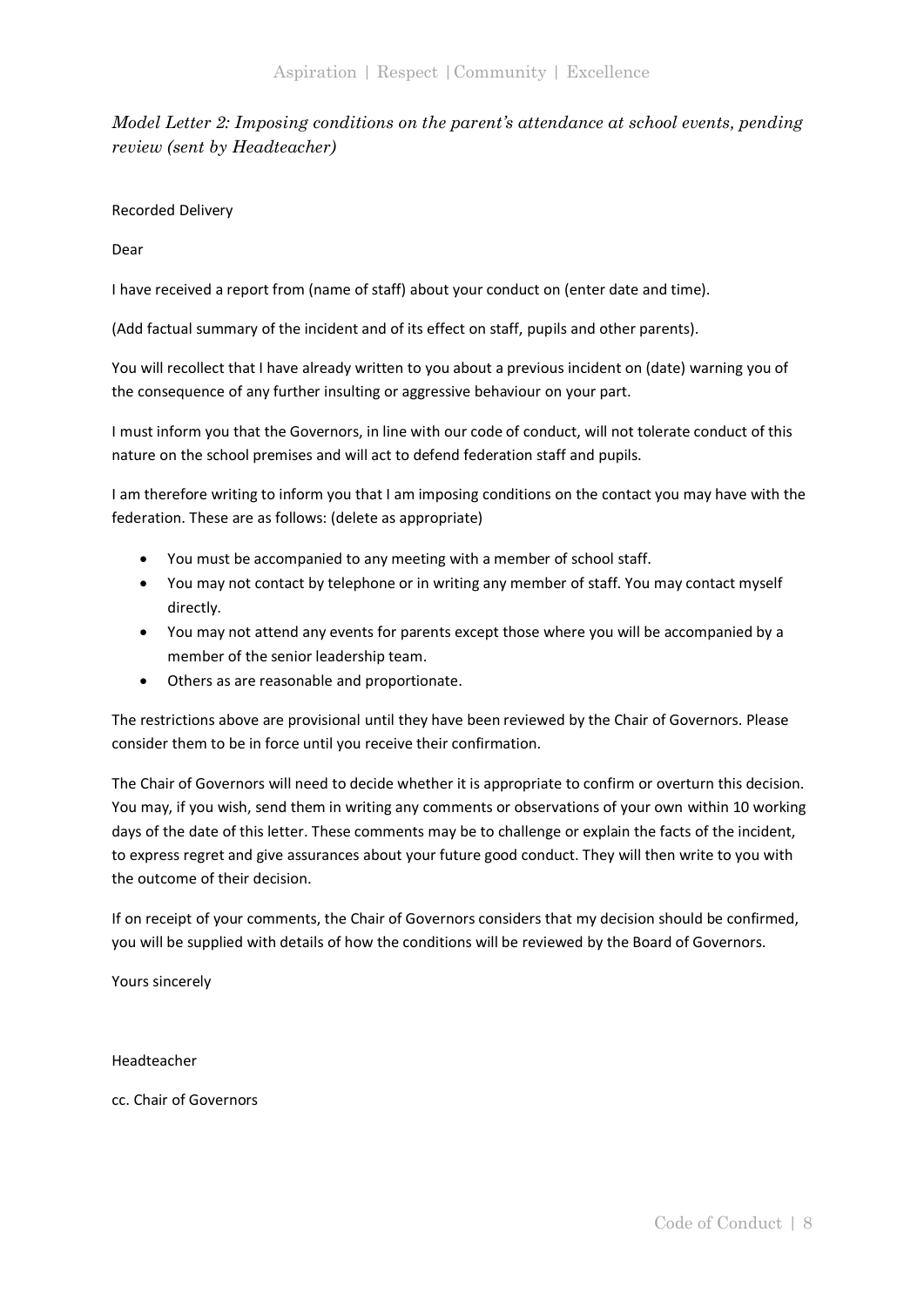*Model Letter 3: Letter to confirm or overturn Headteacher's decision to impose conditions (sent by Chair of Governors)*

Recorded delivery

Dear

(Headteacher) wrote to you on (date) to detail concerns about an incident when your behaviour towards (name) fell short of what we would expect at school. You will be aware that they have written to you previously about your behaviour towards staff.

I have not received a written response from you/I have received a letter from you dated (date), the contents of which I have considered carefully.

In the circumstances, and after further consideration of the Headteacher's report and your letter, I have determined that the decision to impose conditions on your contact with the school should be confirmed. The conditions are as follows:

• (copy conditions from Headteacher's letter)

The decision will be reviewed by the Board of Governors in approximately six months' time. The clerk to the Governors will write to you in advance of the meeting to ask you to provide a written statement for their consideration. When deciding whether it will be necessary to extend the application of conditions to attend school premises, consideration will be given to the extent of your compliance with the decision, any appropriate expressions of regret and assurance of future good conduct received from you; and any evidence of your co-operation with the school in other respects.

## OR

In the circumstances, and after further consideration of the Headteacher's report and your letter, I have determined that the decision to impose conditions on you should be overturned. You may hence attend school events as normal. However, should there be a repeat or inappropriate behaviour towards staff all of the above sanctions may be applied.

Yours sincerely

Chair of Governors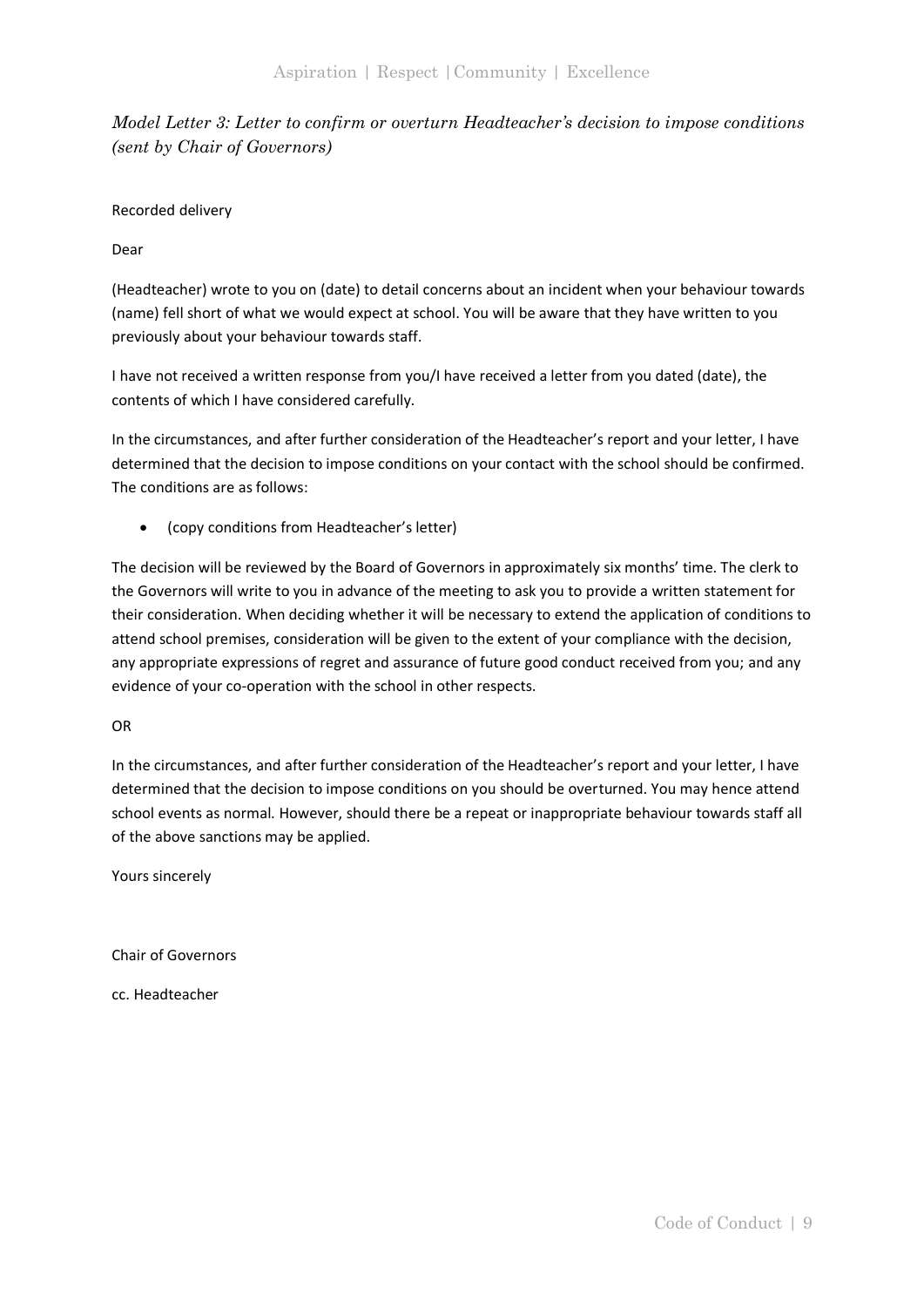*Model Letter 4: Imposition of a ban on contacting or attending the school, pending review (sent by Headteacher)*

Recorded delivery

Dear

I have received a report from (name of staff) about your conduct on (enter date and time).

(Add factual summary of the incident and of its effect on staff, pupils and other parents).

You will recollect that I have already written to you about a previous incident on (date) warning you of the consequence of any further insulting or aggressive behaviour on your part.

I must inform you that the Governors, in line with our code of conduct, will not tolerate conduct of this nature on the school premises and will act to defend federation staff and pupils.

I am therefore writing to inform you that I am recommending imposing a ban on you attending or contacting the school. This means you may not attend school for any reason whatsoever. You must not make contact with any member of staff by telephone or email. You do, however, have the right to attend one meeting per year to discuss your child's progress. This meeting will be with me. I will contact you to arrange this at the time of the next parents evening.

The restrictions above are provisional until they have been reviewed by the Chair of Governors. Please consider them to be in force until you receive their confirmation.

The Chair of Governors will need to decide whether it is appropriate to confirm or overturn this decision. You may, if you wish, send them in writing any comments or observations of your own within 10 working days of the date of this letter. These comments may be to challenge or explain the facts of the incident, to express regret and give assurances about your future good conduct. They will then write to you with the outcome of their decision.

If on receipt of your comments, the Chair of Governors considers that my decision should be confirmed, you will be supplied with details of how the conditions will be reviewed by the Board of Governors.

Yours sincerely

Headteacher

cc. Chair of Governors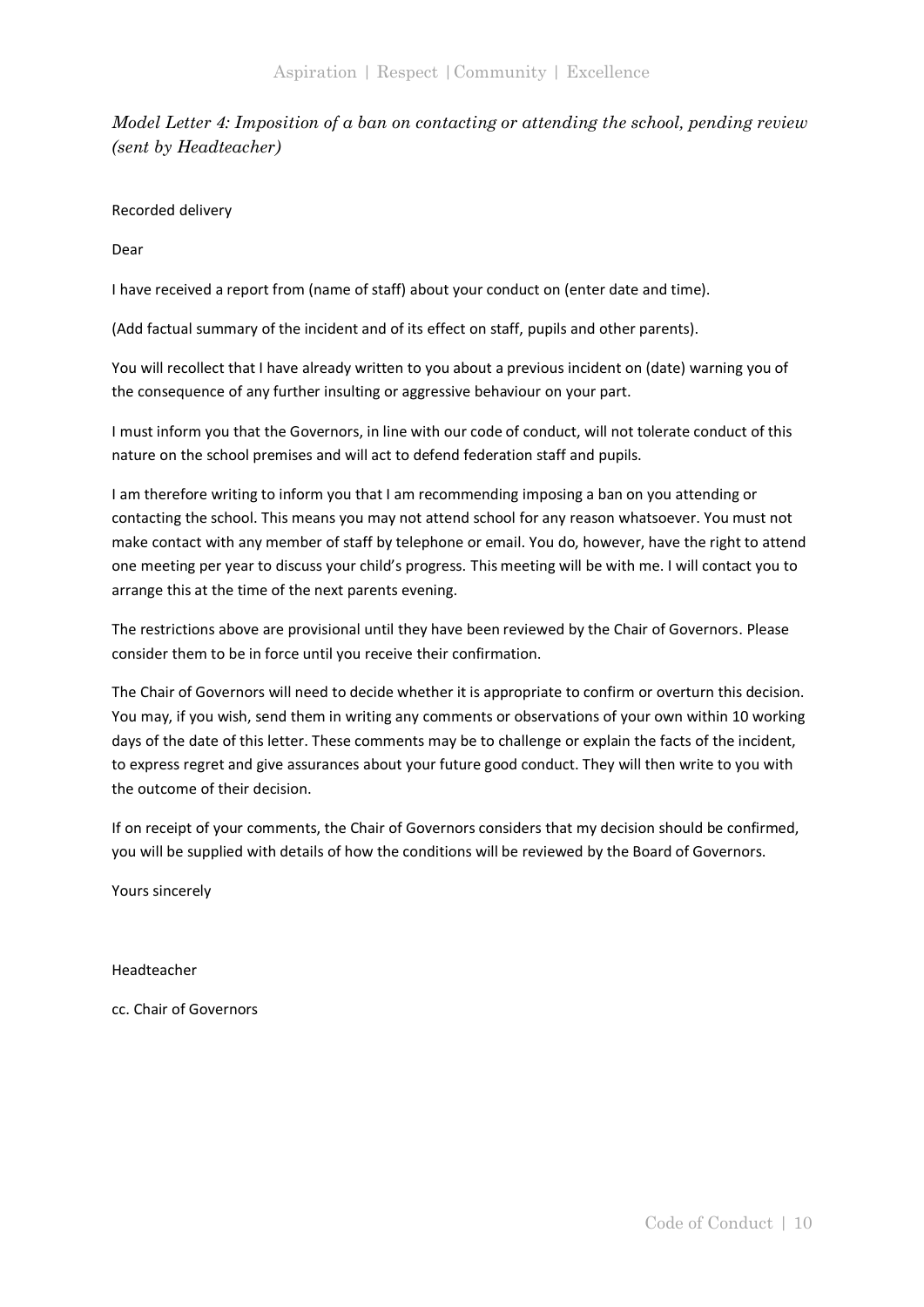*Model Letter 5: Letter to confirm or overturn Headteacher's decision to impose a ban (sent by Chair of Governors)*

Recorded delivery

Dear

(Headteacher) wrote to you on (date) to detail concerns about an incident when your behaviour towards (name) fell short of what we would expect at school. You will be aware that they have written to you previously about your behaviour towards staff.

I have not received a written response from you/I have received a letter from you dated (date), the contents of which I have considered carefully.

In the circumstances, and after further consideration of the Headteacher's report and your letter, I have determined that the decision to impose a ban on you should be confirmed. This means you may not attend school for any reason whatsoever. You must not make contact with any member of staff by telephone or email. You do, however, have the right to attend one meeting per year to discuss your child's progress. This meeting will be with (Headteacher) or a member of the senior team.

The decision will be reviewed by the Board of Governors in approximately six months' time. The clerk to the Governors will write to you in advance of the meeting to ask you to provide a written statement for their consideration. When deciding whether it will be necessary to extend the application of conditions to attend school premises, consideration will be given to the extent of your compliance with the decision, any appropriate expressions of regret and assurance of future good conduct received from you; and any evidence of your co-operation with the school in other respects.

OR

In the circumstances, and after further consideration of the Headteacher's report and your letter, I have determined that the decision to impose a ban should be overturned. You may hence attend school events as normal. However, should there be a repeat or inappropriate behaviour towards staff all of the above sanctions may be applied.

Yours sincerely

Chair of Governors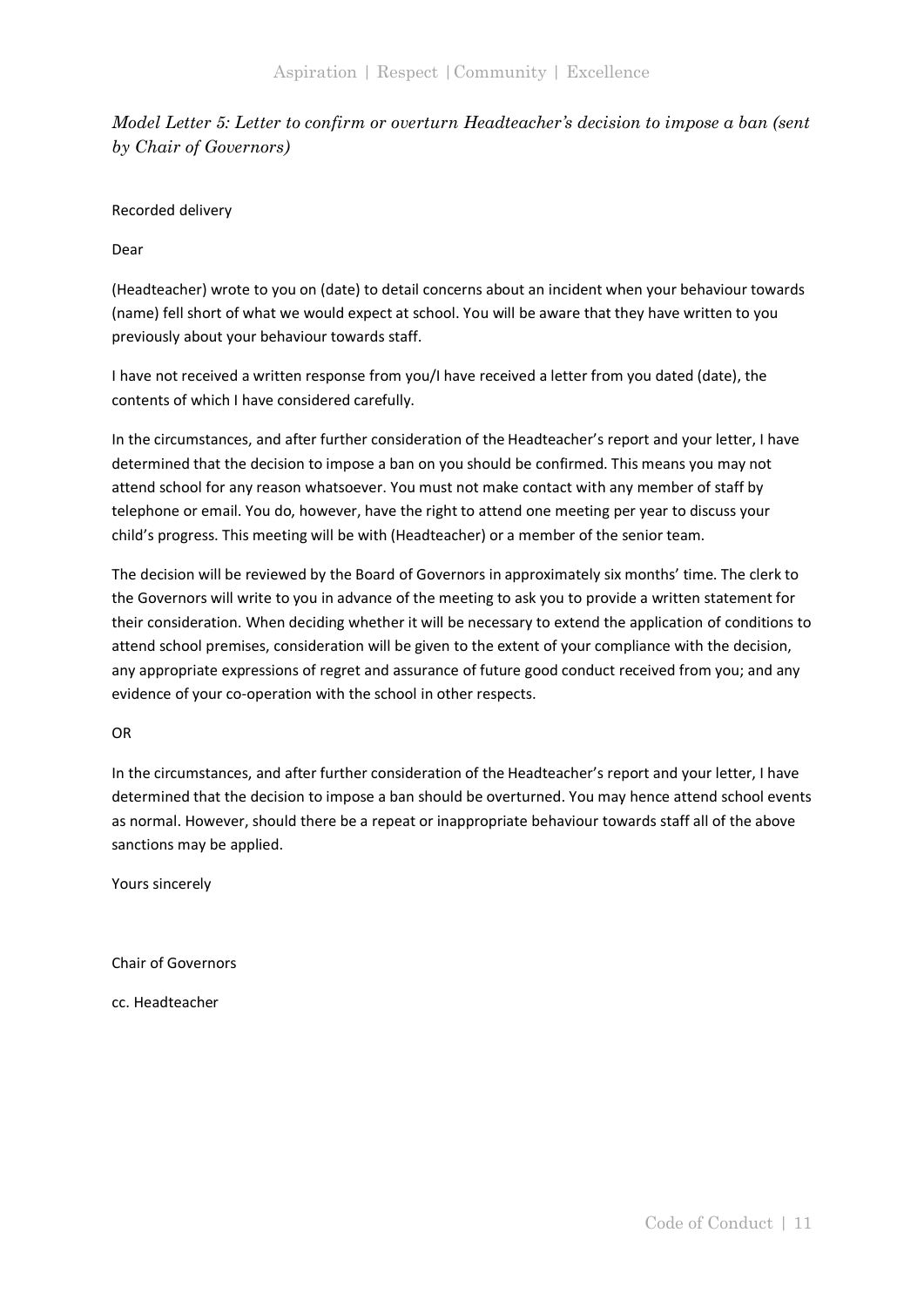## *Model Letter 6: Letter from clerk to the Governors requesting parents' statement for review by Full Governing Body (sent by clerk to Governors)*

Recorded delivery

Dear

(Headteacher) wrote to you on (date) to detail concerns about your behaviour towards school staff/students fell short of what we would expect as a school. As a result of this incident, conditions were imposed on you/a ban was imposed.

This decision will be reviewed by the Board of Governors at their next meeting on (date).

I am writing to ask whether you would like to make a written statement to Governors for their consideration in making the decision whether to remove the restriction or extend it.

If you should wish to make a written statement, please can you email it to me at (address) by (date – parents should be given 10 days to respond).

Yours sincerely

Clerk to Governors